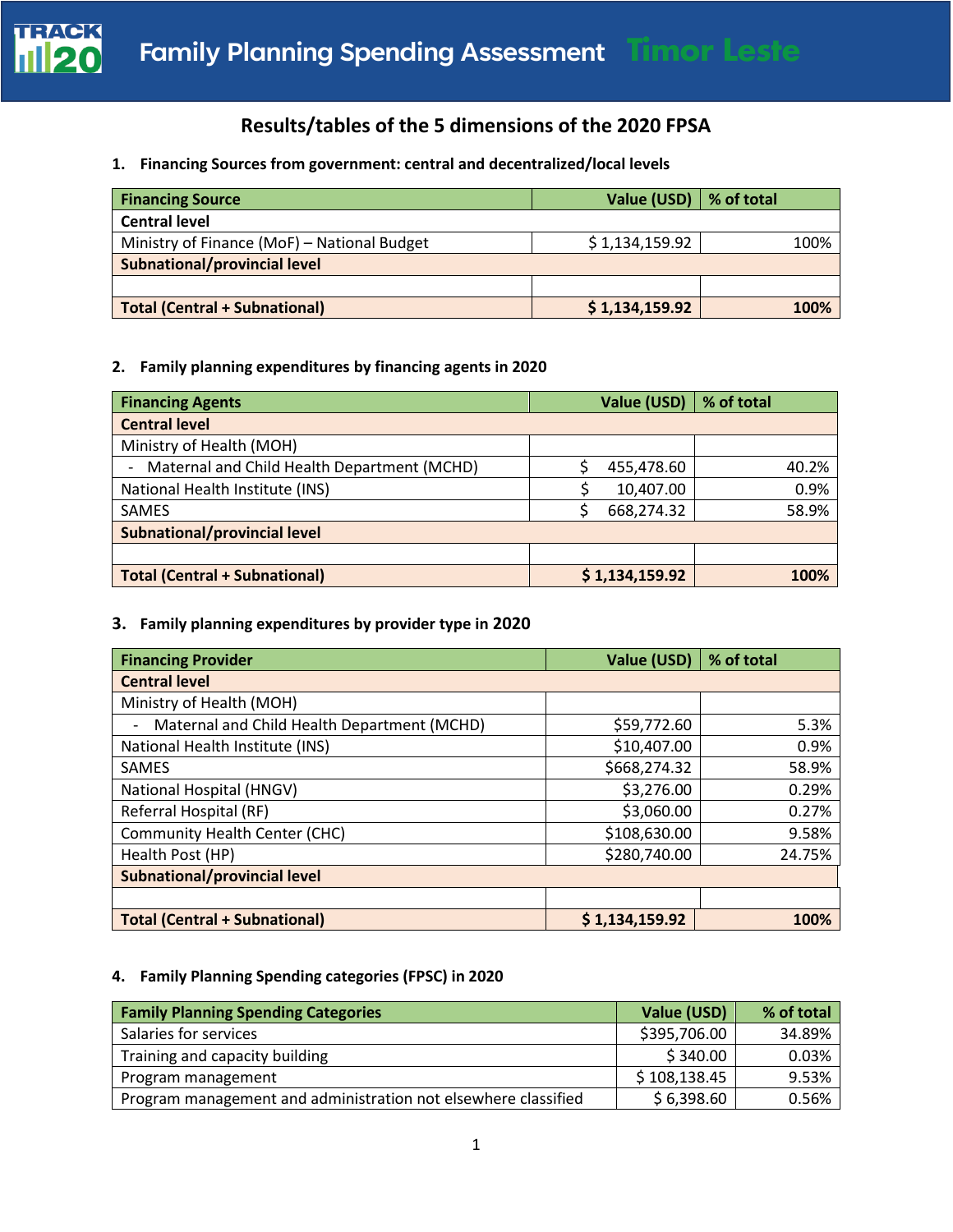

| Drug Supply system | \$623,576.88   | 54.98% |
|--------------------|----------------|--------|
| <b>Total</b>       | \$1,134,159.92 | 100%   |

#### **5. Inputs/Production Factors/objects of expenditures in 2020**

| <b>Family Planning Production Factors</b>  | <b>Value (USD)</b> | % of total |
|--------------------------------------------|--------------------|------------|
| Staff cost not classified above            | \$395,706.00       | 34.89%     |
| <b>Procurement services</b>                | \$583,340.88       | 51.43%     |
| Warehousing                                | \$30,320.35        | 2.67%      |
| Transportation, and distribution           | \$9,915.65         | 0.87%      |
| Program management                         | \$108,138.45       | 9.53%      |
| <b>Training</b>                            | \$340              | 0.03%      |
| Production factors not broken down by type | \$6,398.60         | 0.56%      |
| <b>Total</b>                               | \$1,134,159.92     | 100%       |

#### **6. Fund flows for family planning service from government**



**Notes:**

- MoF = Ministry of Finance
- MoH = Ministry of Health
- INS = National Health Institute
- SAMES = Central Medical Store (Serviço Autonomo Medicamentos e Equipamentos da Saude)
- CHC = Community Health Centers
- HP = Health Post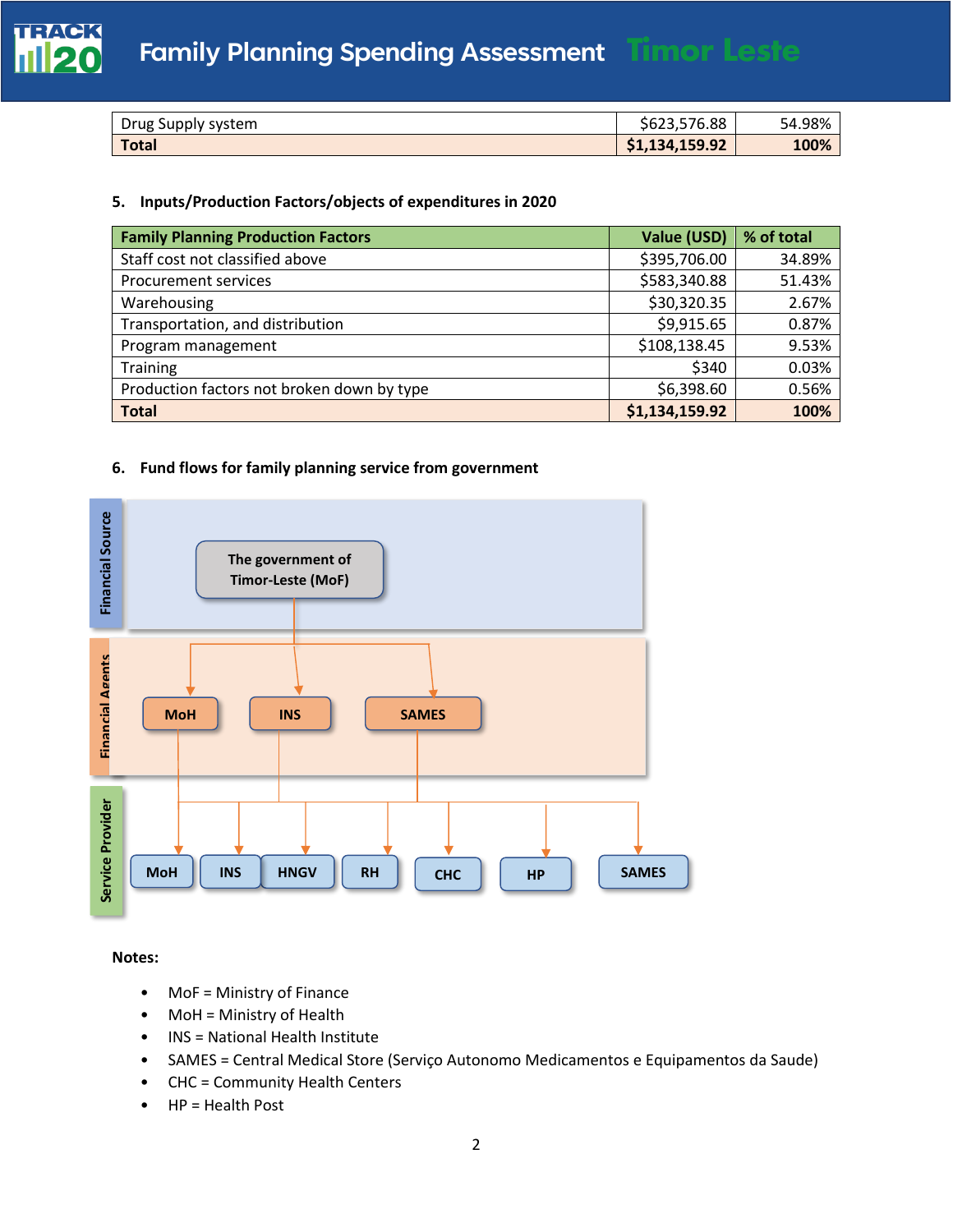

- RH: Referral Hospitals
- HNGV: National Hospital Guido Valadares

#### **7. Estimation Method – FP Shared Expenditures**

The two government institutions (MoH and INS) used Level of Effort for estimation, and SAMES has their own data.

#### 1. MOH

#### **1.1 Salaries for services (FPSC)**

| <b>Health facility</b> | <b>Health Profession</b> | # of health<br>professionals<br>(estimation) providing<br>FP sercvices) | Salary<br>(monthly) | % of work<br>dedicated for<br>FP (estimation<br>LoE) | <b>Total</b><br>months | <b>Total</b>  |
|------------------------|--------------------------|-------------------------------------------------------------------------|---------------------|------------------------------------------------------|------------------------|---------------|
|                        | <b>OBGYN</b> specialist  |                                                                         | \$1,200.00          | 10%                                                  | 12                     | Ś<br>1,440.00 |
| Nat Hospitals          | <b>Midwifes</b>          | 3                                                                       | 510.00<br>S         | 10%                                                  | 12                     | 1,836.00      |
| <b>Ref Hospital</b>    | <b>Midwifes</b>          | 5                                                                       | Ś<br>510.00         | 10%                                                  | 12                     | 3,060.00      |
| <b>Health Center</b>   | <b>Midwifes</b>          | 71                                                                      | 510.00<br>S         | 25%                                                  | 12                     | \$108,630.00  |
|                        | Med. Doc                 | 151                                                                     | 610.00<br>S         | 10%                                                  | 12                     | \$110,532.00  |
| <b>Health Post</b>     | <b>Midwifes</b>          | 117                                                                     | 510.00<br>S         | 20%                                                  | 12                     | \$143,208.00  |
|                        | <b>Nurse</b>             | 50                                                                      | 450.00              | 10%                                                  | 12                     | 27,000.00     |
| <b>Total</b>           |                          |                                                                         |                     |                                                      |                        | \$395,706.00  |

#### **1.2 Staff cost not classified above (production factor):**

(\$1769\*12)+(\$755\*12)+(\$780\*12)+(\$165\*12)+(\$150\*12)+(\$343\*12months)+(\$400\*12mths )+(\$216\*12)= **\$ 54,936.00**

- 1.3 **Production factors not broken down by type (Estimation for Operational expenditures)** is a total of: **\$4,836.60**, breakdown cost is as follows:
- a. One Air Conditioner: 0.6kw\*8h/day\*\$0.24 = \$1.152/day = \$35.064/month = **\$420.768/year**
- b. Three desktops computer and one printer:  $0.1$ kw\*8h/day\*\$0.24 = \$0.192/day = \$5.844/month= \$70.128/year \* 4 = **\$280.512/year for desktop computers + one printer**
- c. One Laptop: 0.05kw\*8h/day\*\$0.24 = \$ 0.096/day = \$2.922/month = **\$35.064/year**

d. Two lamps:

- 0.1kw\*8h/day\*\$0.24=\$0.192/day=\$5.844/month=\$70.128/year\*2=**\$140.256/year for 2 lamps**
- e. Fuel estimation: **\$960**/year used for family planning activity
- f. Utility costs = **\$ 3000/year** for Directorate for Public Health.